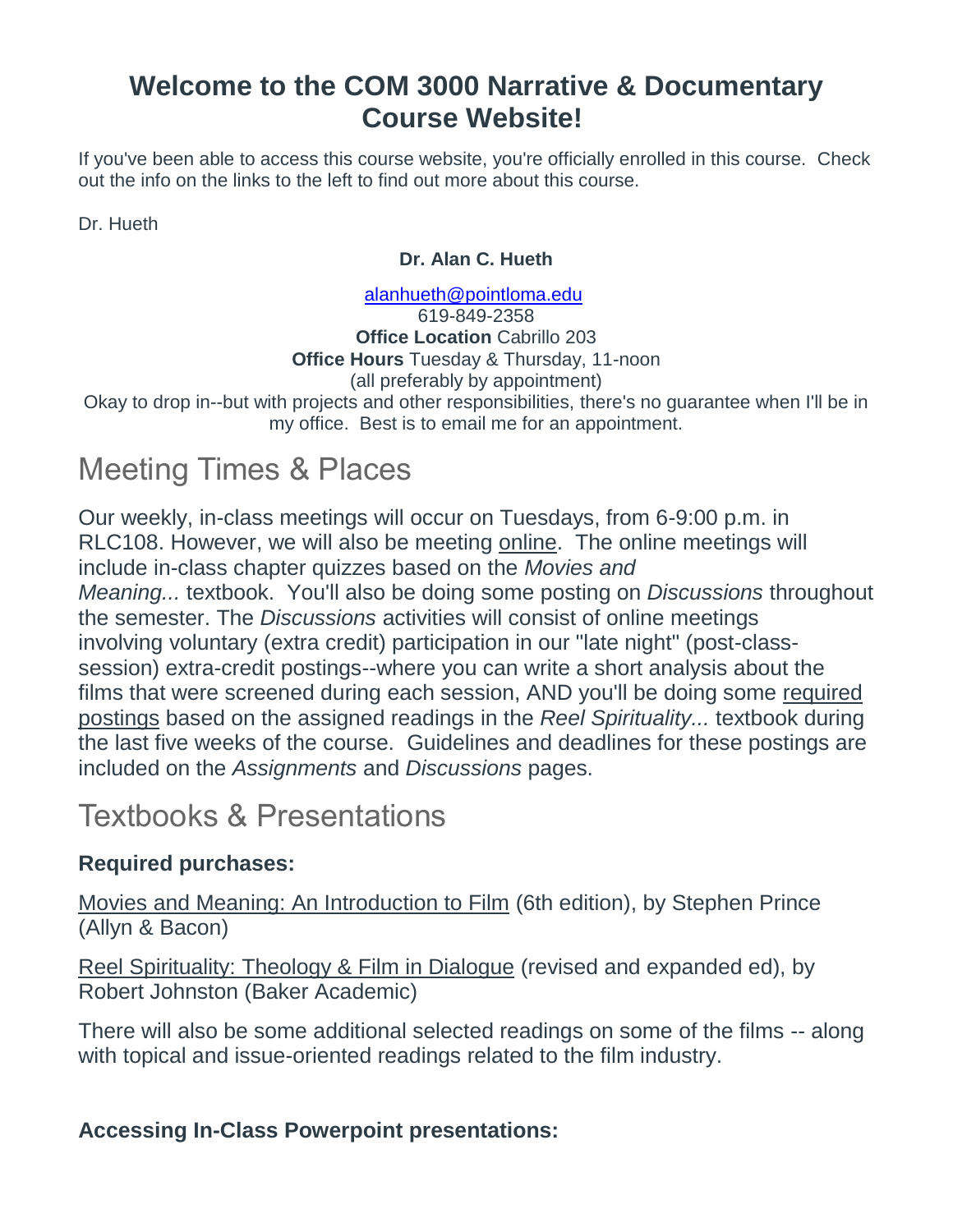You have access to all Powerpoint presentations via links on the *Course Schedule* page in *Modules*

# Course Assumptions, Content, & Format

We will screen all or part of over 40 films in this course. They are, for the most part, considered to be "classic" films. And the film selections are primarily based upon their artistry (for their time) and the influence they have had in the filmmaking industry. So, we need to view and focus our thinking of these films as vivid **"artifacts"** of film history AND American cultural history. Their contents reveal the social and political cultures of their day, along with the **art** and **science** of these films, The goal: that you can have a more detailed and enriched **appreciation** of film and documentary--as both a consumer and prospective producer, writer, director, etc., of films.

The course content and learning objectives derive from the following assumptions:

1. Narrative and documentary films exert **powerful sociological, psychological, and political forces** in America and around the world;

2. The film industry has had an evolutionary development and can be better understood through examining their **history and the influential people and forces** in the film industry;

3. Film stories engage both the **affective/emotional** and **rational** parts of our being and, therefore, affect our **feelings, thoughts, values, worldviews, and beliefs**. Therefore, they invite reflection and criticism from a Christian **theological perspective**.

### **Course Format**

1. Textbook readings and discussion of film history, theories, and production techniques;

2. In-class (ONLY) textbook chapter quizzes from the Movies and Meaning... textbook. These will occur at 6:00 p.m. SHARP...so bring your phone or laptop to class for all class sessions that have a quiz--see course schedule on this website, and you should see them on your course canvas portal;

3. Mini-lectures and screening selected films which reveal the history of the filmmaking industry--including economics, technological innovations, content and production techniques, social influences, and selected films and documentaries and their roles in shaping the film industry and the world;

4. Introductions to (and screenings of) selected classic, industry-shaping films (full screenings or clips), followed by short in-class discussions about the films...as time allows. In addition, I will often arrive to class early (5:30 p.m.) and show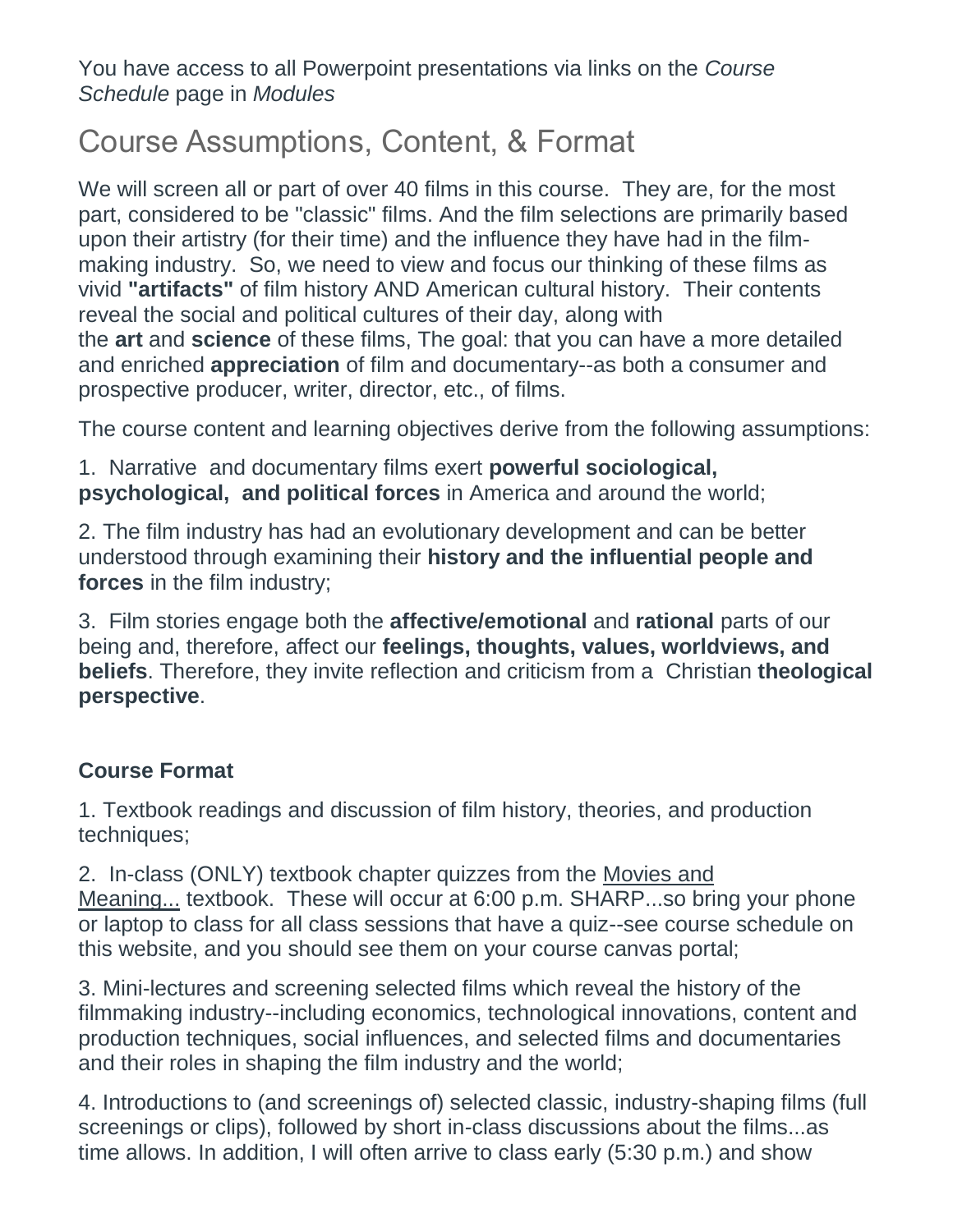documentaries on "the making of..." films, interviews with filmmakers, and other material. Come early and enjoy!;

5. You'll have the opportunity every class-night to make comments about your "film reflections" about the film(s) that we saw and what you learned that evening; and

6. We'll have some analysis, discussions, and critique on the theological perspectives of select films throughout the semester. And, we'll have a more heavily-focused sessions on that realm of thinking during the last third of the course with readings and postings of the Reel Spirituality... book.

# Student Learning Outcomes (SLO's)

As a result of this course, the student will display an understanding of, and/or be able to do the following:

1. Identify formative moments in the history and evolution of film technology in narrative & documentary films;

2. Identify the history of filmmaking eras (star and studio systems, etc.), the emergence of genres, the evolution of film content, marketing, and distribution, and an understanding of where the filmmaking industry is headed;

3. Identify aesthetic techniques of film, including: writing, cinematography, directing, production design, acting, sound, and editing;

4. Identify how particular fictional and non-fictional films have displayed the conventions, have advanced the techniques, and exhibited trends in the motion picture industry;

5. Identify prominent filmmakers' (producers, directors, actors, etc.) styles and their particular contribution to the art and business of filmmaking;

6. Display an appreciation for--and understanding of--the relevance of film as both an art form and social phenomenon; and

7. Begin to demonstrate an ability to formulate a critical Christian response to film as both art and social phenomenon--based on biblical principles.

# Course Schedule & Presentations

This page contains the textbook's assigned readings and chapter quizzes for each session -- along with the topics and films to be screening for each session. This schedule is subject to change -- so, be sure to check back to this website each week.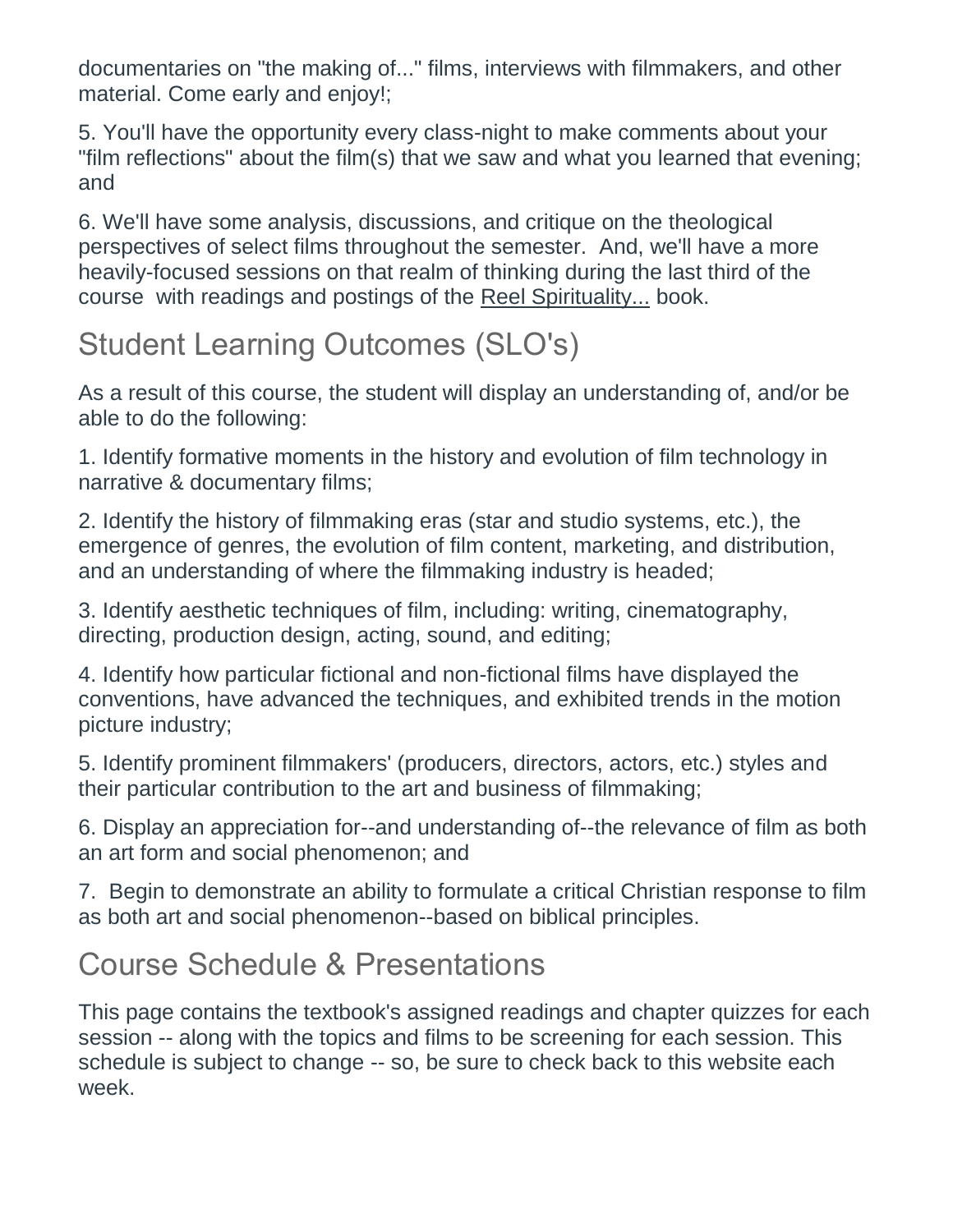#### **SESSION #1: Tuesday, September 10. 2019 No Movies and Meaning.... quiz [COM300 Session 1-Silent Era.ppt](https://canvas.pointloma.edu/courses/45669/files/2717842/download)**

- Course overview, syllabus, brief introductions
- Early filmmaking: people, events, forces, etc.
- Early short films: *Eadward Muybridge Shorts, Thomas Edison Shorts, Lumiere Brothers Shorts, A Trip to the Moon,* by Georges Melies*, The Great Train Robbery,* by Edwin S. Porter.
- Early screen comedy: Chaplin and others
- 1st American feature film: *Birth of a Nation*: background, content, influence, and impact on American filmmaking
- Scan & discuss: *Birth of a Nation,* by D.W. Griffith

### **SESSION #2: Tuesday, September 17, 2019 Movies… quizzes: Chapters 1 & 6 [COM 300 Session 2-Nanook & Jazz Singer.ppt](https://canvas.pointloma.edu/courses/45669/files/2717859/download?wrap=1)**

- Quizzes: film structure and principles of sound design
- "The Documentary is Born: Flaherty's *Nanook of the North*
- Clips: *Nanook of the North (1922)*
- The 'Talkie' Takes Over Filmmaking: *The Jazz Singer (1927)* and its influence
- View and discuss: *The Jazz Singer* 1927 (89 minutes)

### **SESSION #3: Tuesday, September 24, 2019 Movies… quizzes: Chapters 3 & 5 [FilmSession3NEW.ppt](https://canvas.pointloma.edu/courses/45669/files/2717799/download?wrap=1)**

- Quizzes: production design and editing
- "Storytelling & Editing: Eisenstein's *Battleship Potemkin* (1925)
- Clips: *Battleship Potemkin*
- "The Hollywood Musical: Background, Techniques, and Influences"
- View clips: musicals of the 1930's-'40's and discussion
- Background: *Singin' in the Rain* by Gene Kelly, 1952
- Viewing & discussion: *Singin' in the Rain* (103 minutes)

### **SESSION #4: Tuesday, October 1, 2019 Movies… quiz: Chapter 7 [COM 300 Session 4.ppt](https://canvas.pointloma.edu/courses/45669/files/2717851/download?wrap=1)**

Quiz: nature of narrative in film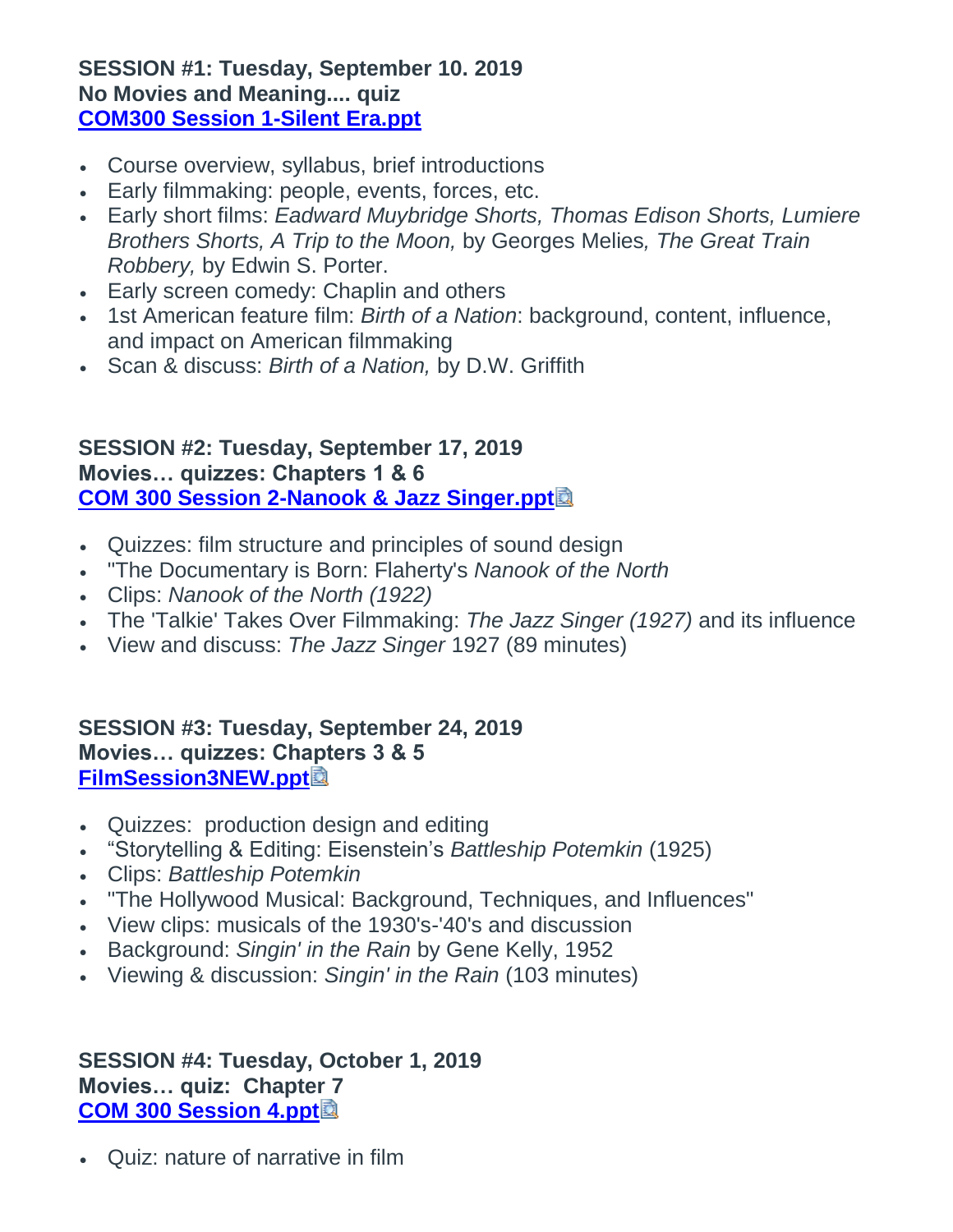- 1920s-1940's: Studios, Moguls, Genres, & Stars
- Horror & Special Effects: Clips and discussion of *Frankenstein (1931),* & *King Kong (1933)*
- Gangster films: Clip and discussion of *Scarface (1931)*
- The Western: Clip and discussion of *Stagecoach (1939),* by John Ford
- Featured director: Frank Capra
- "The Romantic Comedy: *It Happened One Night (1934)*, by Frank Capra
- Viewing & discussion: *It Happened One Night* (105 minutes)

### **SESSION #5: Tuesday, October 8, 2019 Movies… quiz: Chapter 8 [COM 300 Session 5](https://canvas.pointloma.edu/courses/45669/files/2717847/download?wrap=1)**

- Quiz: visual effects
- Dreams & Visions: Selection of Experimental Films
- Discussion: Hollywood, Independent, and International Films
- Viewing & discussion: *Run Lola Run* (1998)

### **SESSION #6: Tuesday, October 15, 2019 Movies… quiz: Chapter 9** [COM 300 Session 6](https://canvas.pointloma.edu/courses/45669/files/2717860/download?wrap=1)

- Quiz: modes of screen reality
- Realism, Expressionism, Fantasy, Self-Reflexivity, and Animation
- "The 'Problem Picture' and Social Action: *The Grapes of Wrath,* by John Ford (1940)--clips
- Intro to Documentary: Purposes and Styles
- Discussion: Propaganda Tactics
- Pare Lorentz' *The Plow That Broke the Plains (1934)*
- Documentary as Art & Propaganda: *Olympia* (1936) and *Triumph of the Will* (1935)
- Screen-scan and discuss *Triumph of the Will, by Leni Riefenstahl*
- Screen and discuss *WWII: The Propaganda Battle,* with Bill Moyers (52-min.)

#### **SESSION #7: Tuesday, October 22, 2019 Movies… quiz: Chapter 2 [COM 300 session 7.ppt](https://canvas.pointloma.edu/courses/45669/files/2717803/download?wrap=1)**

- Quiz: cinematography
- View documentary: *The Battle Over 'Citizen Kane'* (25 minutes)
- View & discuss *Citizen Kane,*by Orson Welles, 1941 (119 minutes)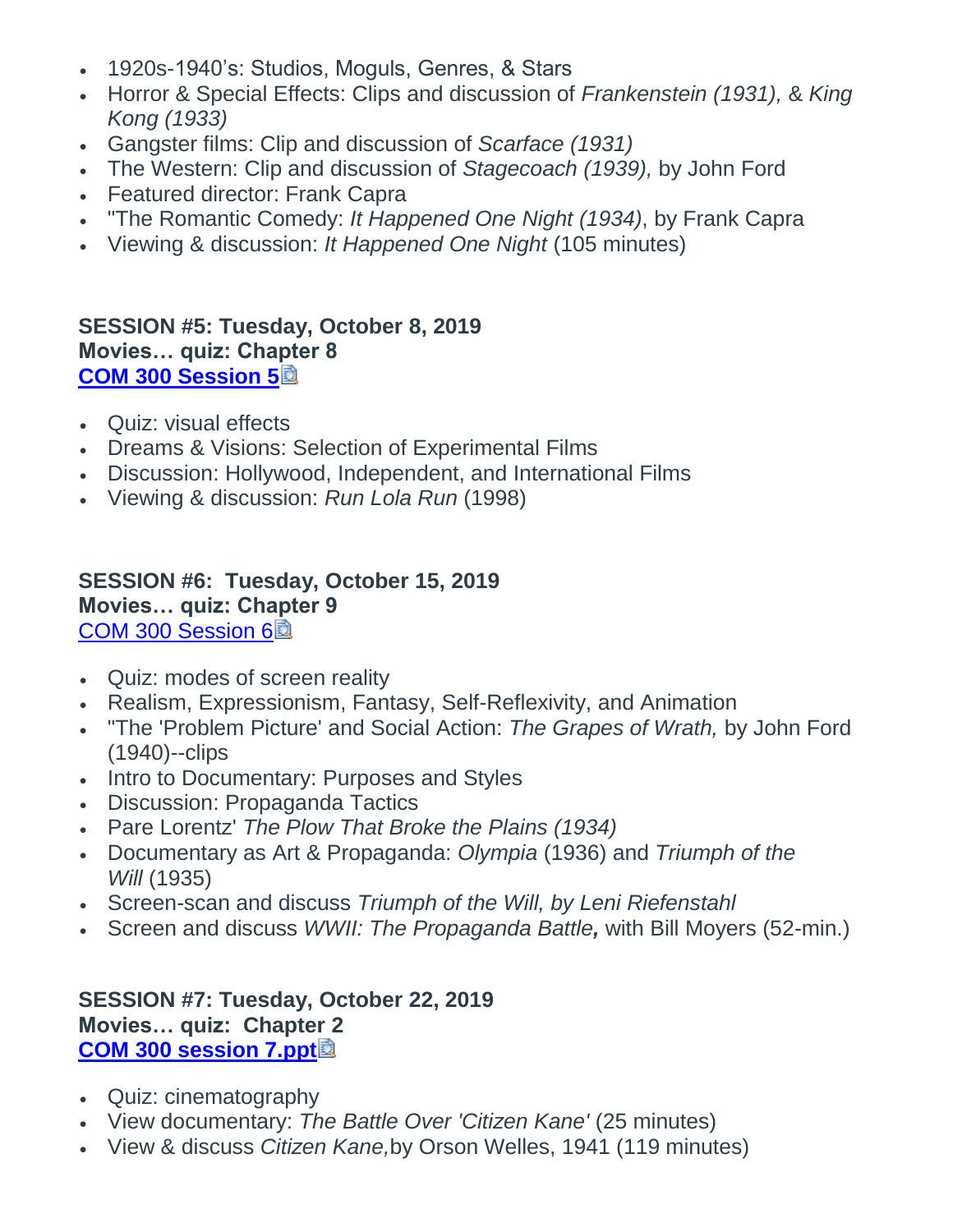### **SESSION #8: Tuesday, October 29, 2019 Movies… quiz: Chapter 4 [COM 300 Session 8](https://canvas.pointloma.edu/courses/45669/files/2717876/download?wrap=1)**

- Quiz: acting
- Late 1940's-1950's: Motion Picture Industry Changes & Factors Driving **Changes**
- View portion of documentary: *American Cinema Series: Film Noir*
- The Method and Brando
- James Dean: An American Icon
- Clips: *A Streetcar Named Desire*, *Rebel Without a Cause, The Blob, The Ten Commandments*, etc.

### **SESSION #9: Tuesday, November 5, 2019**

Reel Spirituality, Chapters 1 & 2 (Questions posted on *Discussions*) **[COM 300 Session 9](https://canvas.pointloma.edu/courses/45669/files/2717848/download?wrap=1)**

- "The Master of Suspense: Alfred Hitchcock"
- *Psycho* (1960): Background and Technique
- View & Discuss *Psycho* (109 minutes)

## **SESSION #10: Tuesday, November 12, 2019**

**READING & POSTINGS:** Reel Spirituality, Chapters 3 & 4 (Questions posted on *Discussions*)

**[COM 300 Session 10](https://canvas.pointloma.edu/courses/45669/files/2717877/download?wrap=1)**

- Reel Spirituality Postings
- Framework for Christian Responses to Media
- Introduction to *The Graduate* (1967)
- View & discuss *The Graduate* (106 minutes)

## **SESSION #11: Tuesday, November 19, 2019**

**READING & POSTINGS:** Reel Spirituality, Chapters 5 & 6 (Questions posted on *Discussions*)

### **[COM 300 Session 11.ppt](https://canvas.pointloma.edu/courses/45669/files/2717837/download?wrap=1)**

- Discussion: Canvas Postings
- The 1960's: Social Upheaval and Film
- Introduction to *Easy Rider* (1969)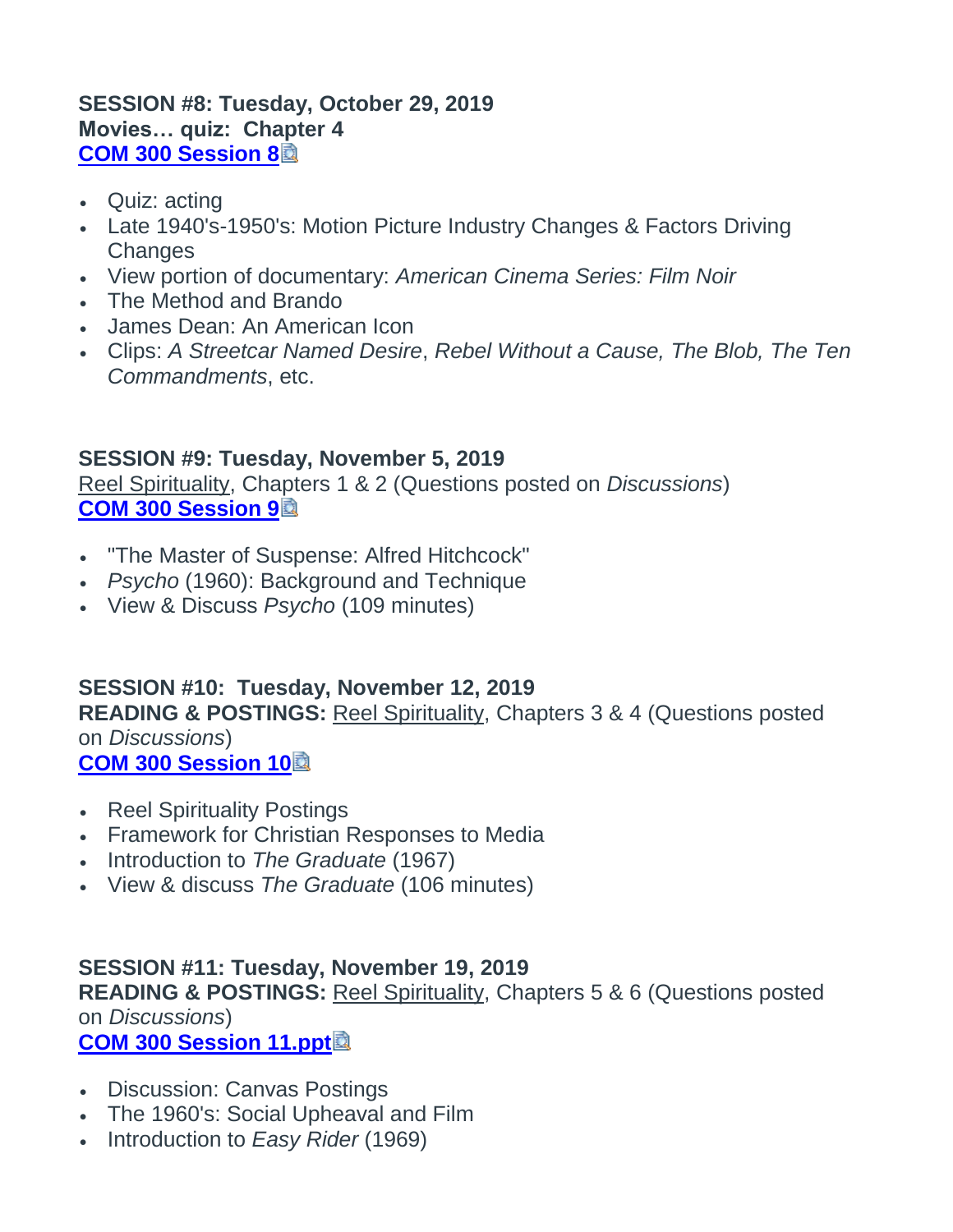- View & discuss *Easy Rider* (94 minutes)
- The Documentary Tradition Continues
- View and discuss clips of *Woodstock*

### **SESSION #12: Tuesday, November 26, 2019 Movies… quiz: Chapter 10**

**READING & POSTINGS:** Reel Spirituality, Chapter 8 (Questions posted on *Discussions*); also, read Ch. 7, but no posting on that chapter required. **[COM 300 Session 12.ppt](https://canvas.pointloma.edu/courses/45669/files/2717833/download?wrap=1)**

- Quiz: At the Crossroads of Art & Business
- View segments of documentary: *American Cinema Series: The Film School Generation*
- Introduction to Steven Spielberg & George Lucas
- View and discuss selected George Lucas film

### **SESSION #13: Tuesday, December 3, 2019. Read attached items in preparation for this screening:**

**READING & POSTINGS:** Reel Spirituality, Chapters 9 & 10 (Questions posted on *Discussions*); see *A Filmmaker's Progress* Essay assignment posting--essay portion of final exam

**[Schindlers List Online Readings & Reports.doc](https://canvas.pointloma.edu/courses/45669/files/2724488/download?wrap=1)**

View *Schindler's List* (1993)

**SESSION #14: Tuesday, December 10, 2019 Movies… quiz: Chapter 11 READING & POSTINGS:** Reel Spirituality, Chapter 11 (Questions posted on *Discussions*) **[READING REPORTS](https://canvas.pointloma.edu/courses/45669/files/2724793/download?wrap=1) <b><b><u>a[Film Session 14 Presentation](https://canvas.pointloma.edu/courses/45669/files/2717874/download?wrap=1)**</u>

- Quiz: Film theory and criticism
- Discussion: *Schindler's List*
- Discuss articles on the current situation of Christians in secular and religious film
- Viewing and discussion of selected Christian films
- Course evaluation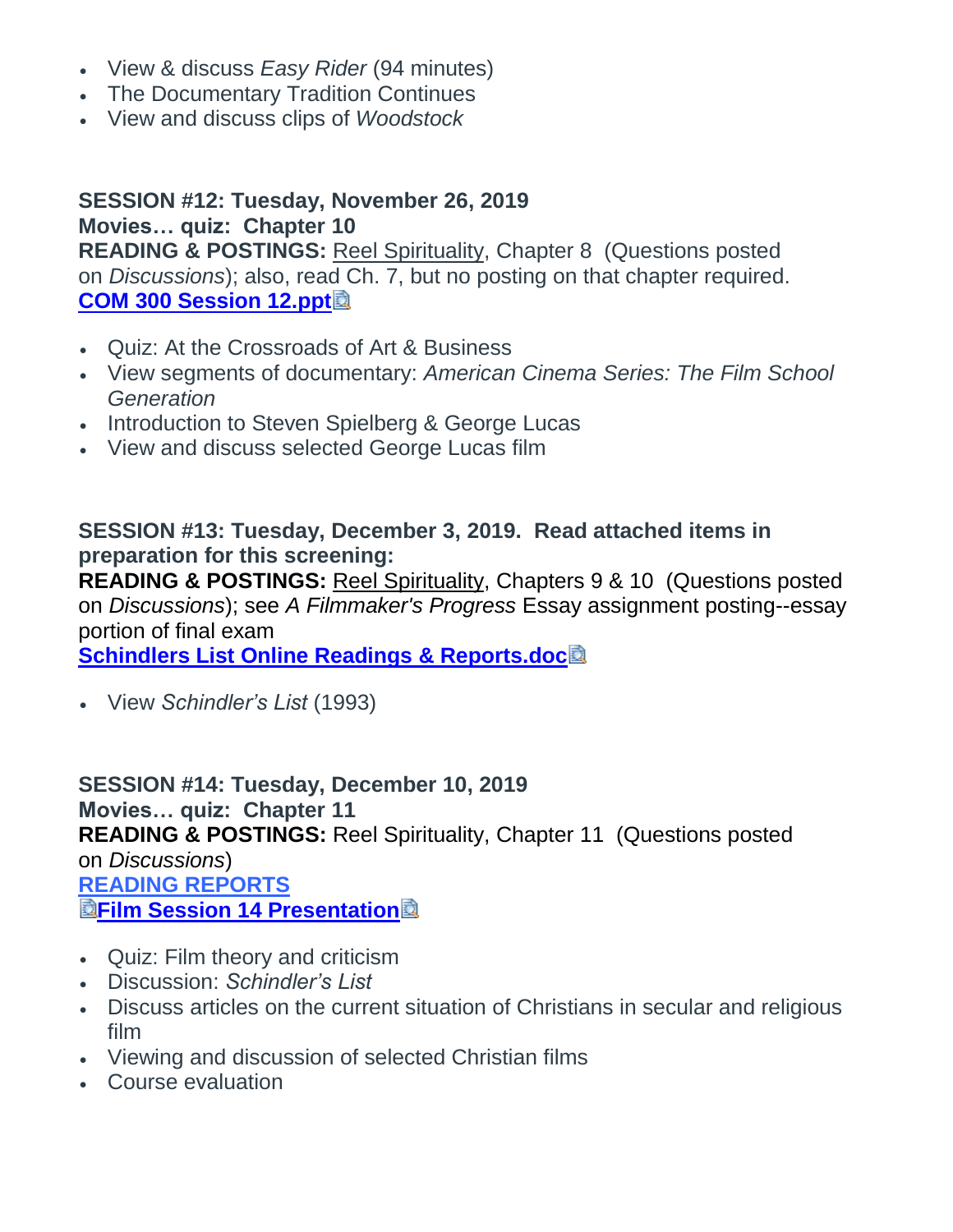### **MONDAY, DECEMBER 16, 2019, noon Film Analysis Paper POST DUE**

### **TUESDAY, DECEMBER 11, 2018**

"A Filmmaker's Progress" Final Exam Essay DUE BY/BEFORE: NOON. "A Filmmaker's Progress" Final Exam Essay Peer Response DUE/BEFORE: 2:00 p.m.

## **Final Exam Objective portion: In-class online test**

# Grading Policies

# **ASSIGNMENT DEADLINES:**

The due dates (and times) for all quizzes, postings, reading reports, and final exam are all posted on the "Course Schedule" page of this website. The *Reel Spirituality...* readings and online posting due dates are also noted on Discussions' each individual posting assignment. NO LATE POSTINGS OR ASSIGNMENT SUBMISSIONS ARE ACCEPTED.

# **ASSIGNMENTS, WEIGHTING & POINTS:**

| Movies and Meaning Chapter Quizzes (11)--15-25<br>Q's/chapter                       | 200       |
|-------------------------------------------------------------------------------------|-----------|
| Film Reflections Posts $(14 \otimes 5$ points each)                                 | 70        |
| Reel Spirituality Discussions Postings (6 @ 30 points<br>each)                      | 180       |
| <b>Reading Reports</b>                                                              | 14        |
| <b>Film Analysis Paper</b>                                                          | 260       |
| Final Exam (objective portion)<br>A Filmmaker's Progress Essay (subjective portion) | 150<br>26 |
| Attendance & Participation<br><b>TOTAL POINTS:</b>                                  | 100       |

## **CUMULATIVE POINT RANGES & GRADE:**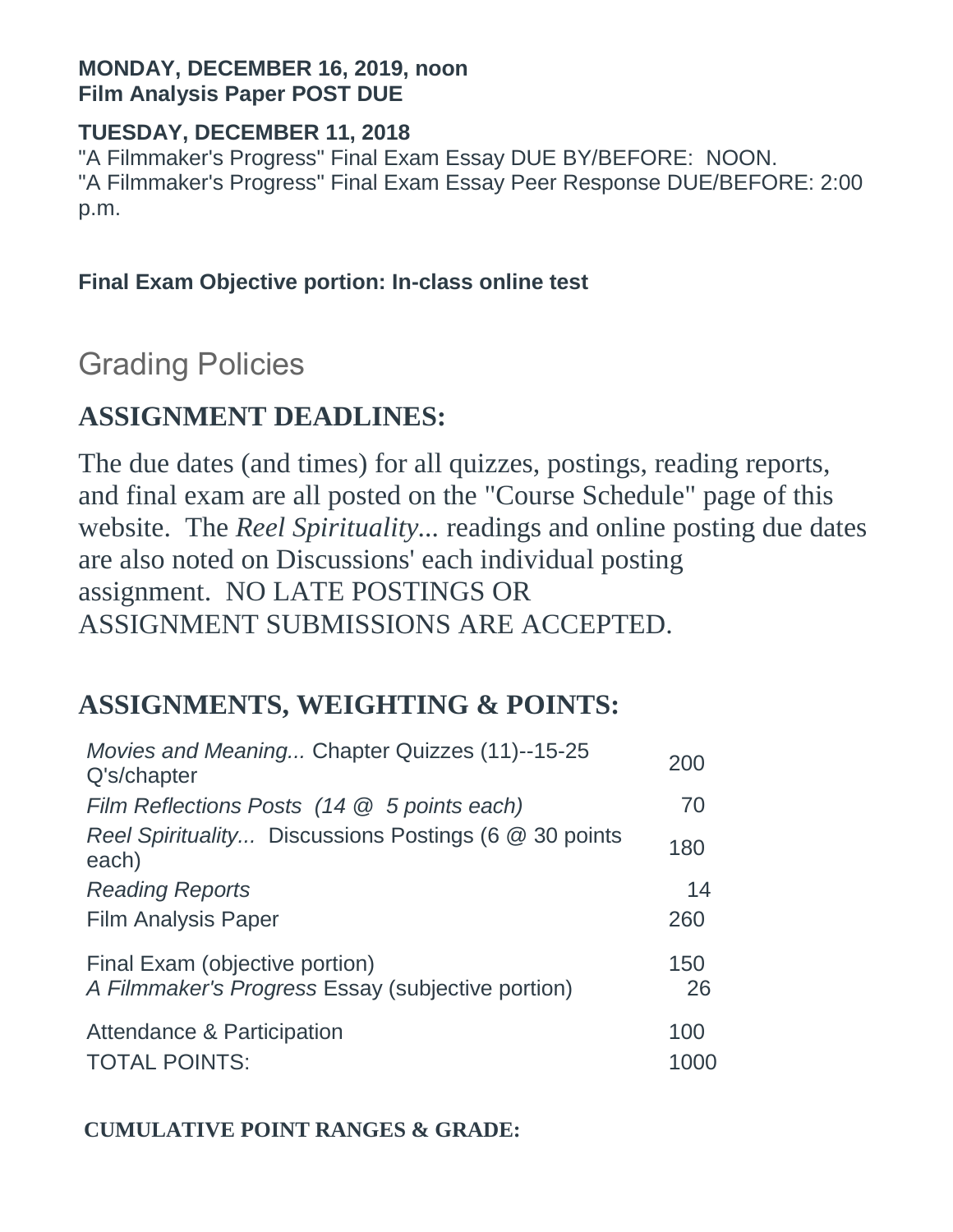$921-1000 = A$  $900-920 = A$  $880-899 = B +$  $821 - 879 = B$  $800 - 820 = B$  $780-799 = C+$  $721 - 779 = C$  $700 - 720 = C$  $680-699 = D+$  $621-679 = D$  $600 - 620 = D$ 

Quizzes & Test Information

## **Quiz Info**

You'll have an online quiz on every chapter in the *Movies and Meaning...* textbook. The quizzes will occur during the first part of each class session--starting at 6 p.m. SHARP. Be sure to bring your laptop or smart phone to class with you to take these quizzes. The quiz questions will be based on the "Key Terms and Concepts" section at the end of each chapter. Each quiz will include 15-25 questions per chapter, and you'll have 10-20 minutes (total) to complete one (1) or two (2) chapter quizzes for each course session. The quiz chapters and dates are included on the Modules-Course Schedule page.

### **Test Info: The Final Exam**

The final exam will consist of an online objective test with T/F and multiple choice questions, a take home essay that you will post onto Canvas, and a peer response/critique post (on Discussions) about one of your peer's final exam essay.

### **Objective Part of Exam**

The objective portion of the final exam will be comprehensive and will include questions derived from past quiz questions from the *Movies and Meaning...* textbook AND questions derived from the content of the Powerpoint lectures, handouts, and readings provided throughout the semester. This part of the test will include 150 questions and will be worth 150 points. You must take the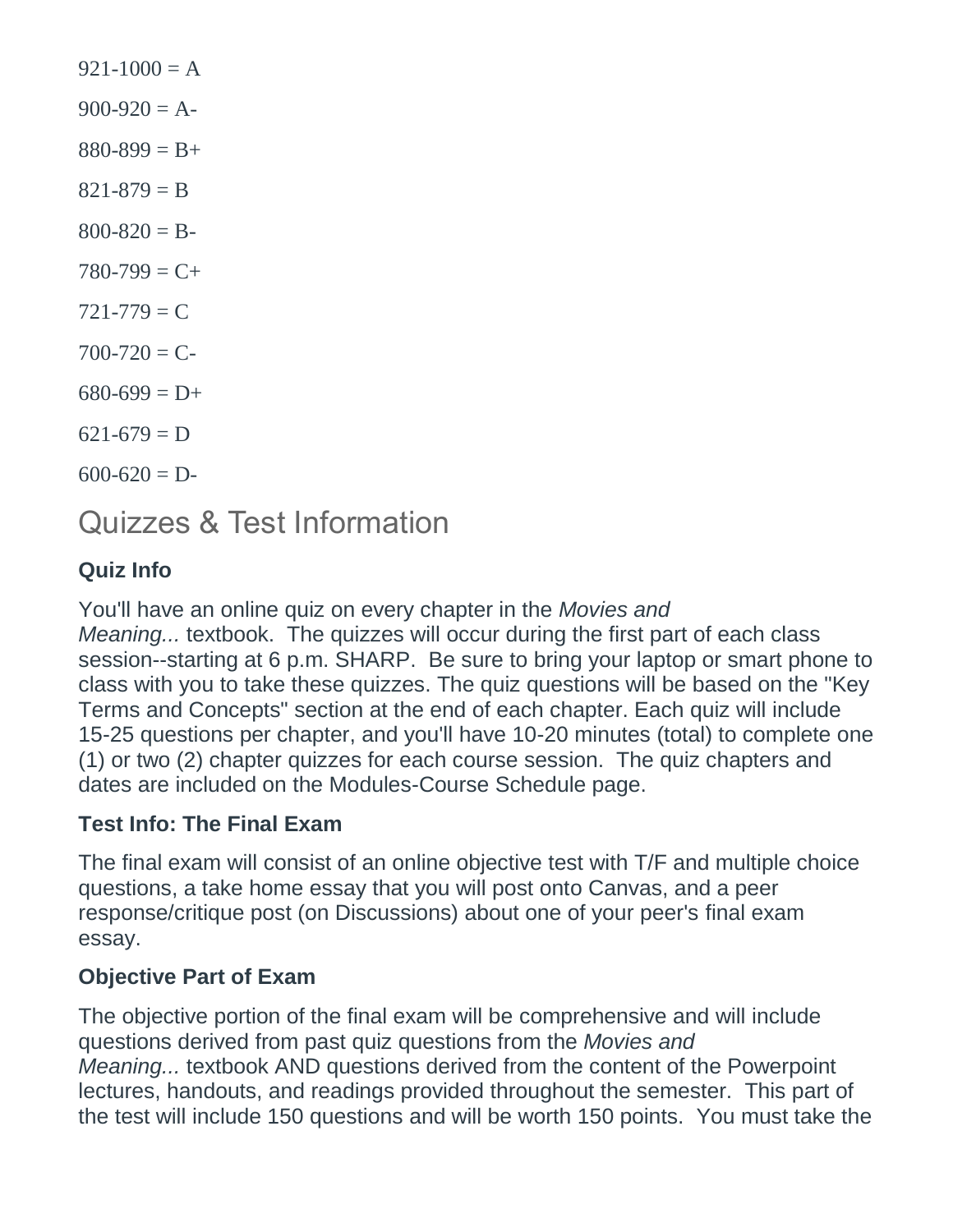### test IN THE CLASSROOM, so **bring your laptop or smart phone to the classroom**.

The objective portion of the test will be available to take during the assigned test time in class....time TBA.

A final exam study guide will be provided to prepare you for the objective portion of the exam.

### **Essay Part of Exam**

This part of the exam will include a take home essay assignment AND a peer response post on Discussions. The essay will be based on the article *A Filmmaker's Progress* by Scott Derrickson. Just click here (Links to an [external](http://www.youthworker.com/youth-ministry-resources-ideas/youth-ministry/11552612/) [site.\)](http://www.youthworker.com/youth-ministry-resources-ideas/youth-ministry/11552612/) to see the article and do the reading. Post your essay as a Word document on Canvas. No tech excuses/problems for late postings will be accepted. The essay should be three (3) to four (4) pages long, typed, double-spaced. The Essay and Peer Response/Critique post is worth 26 points.

Essay Guidelines: *A Filmmakers Progress* was written by Scott Derrickson, a Biola grad and LAFSC program alum. The book is Derrickson's metaphorical comparison of his film industry experiences with the classic book, Pilgrim's Progress, (1678) by John Bunyan. Your task for this essay is to summarize and critique Derrickson's experience and, most importantly, his concluding comments/advice to Christians that want to be filmmakers. An outstanding essay is one that briefly summarizes the different groups that Scott experienced, but then provides a critique and either agrees with and expands upon his argument providing more supportive reasoning, and/or disagrees with his conclusions (in minor or major ways) and includes supportive reasoning for this position. WARNING: although interesting and articulate, God is not done with Scott yet, and I challenge you to critique Scott's journey and conclusions (to date) and share why you think his journey is probably not over...God's not done with him yet on this subject. He has not "arrived" yet.

### Peer Response/Critique Posting

I will read all of your essays, then select **the most compelling essay** BY/BEFORE the post deadline. I will post the essay on Discussions and provide you with some questions or comments to respond to in this essay.

The final exam is worth a total of 176 points (about 18% of your course grade).

# Attendance & Participation Policy

**From the Provost:** Regular and punctual attendance at all classes in which a student is registered is considered essential to optimum academic achievement. Therefore, regular attendance and participation in each course are minimal requirements to be met. There are no allowed or excused absences except when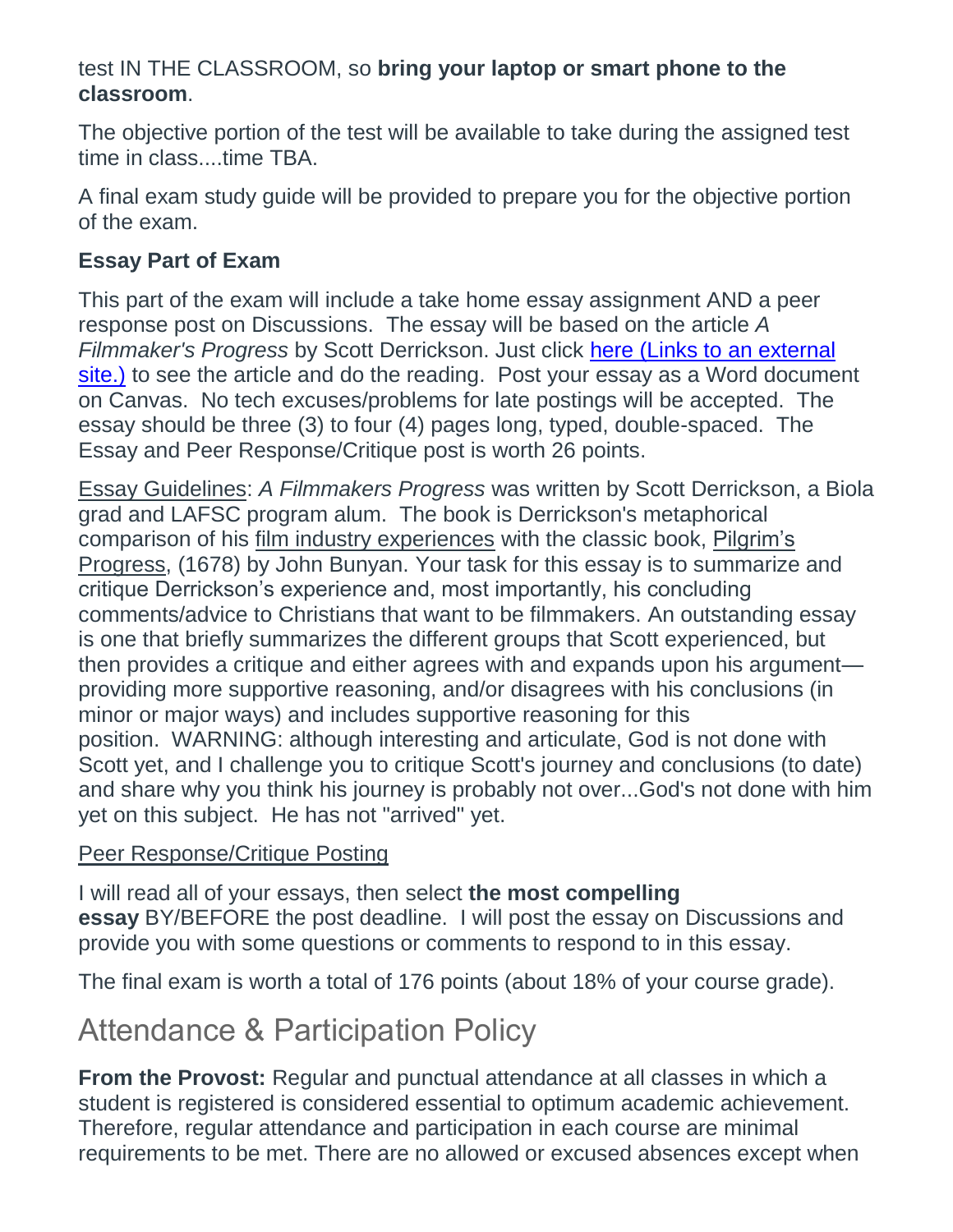absences are necessitated by certain university-sponsored activities and are approved in writing by the Provost.

Whenever the number of accumulated absences in a class, for any cause, exceeds ten percent of classes (this is equivalent to one and one-half weeks or longer in a 15-week semester course), the faculty member has the option of filing a written report to the Vice Provost for Academic Administration which may result in de-enrollment, pending any resolution of the excessive absences between the faculty member and the student. If more than 20 percent (three weeks) is reported as missed, the faculty member may initiate the student's de-enrollment from the course without advance notice to the student. If the date of de-enrollment is past the last date to withdraw from a class, the student will be assigned a grade of "F" or "NC." There are no refunds for courses where a de-enrollment was processed.

**From the instructor:** I consider class attendance as a valid and important factor in my evaluation of you as a student. Working professionals (in communication and non-comm. professions) concur with this and suggest that consistent classroom attendance is a sign of a student's ability to establish priorities in their lives, and to commit to and follow-through with a task to its completion. Therefore, I expect you to make attendance a priority. This means that you will arrive by or before the class period starts, and not depart class until the end of the class session. I am willing to work with students who have extra or para-curricular activities or extreme illness or death in the family. All other absences will incur penalties. Absence from a single session (3 hours in length) in this course is equivalent to missing one week of school in a regular 3-credit hour, semester-long course.

Let this be your warning: each late arrival to class will incur an "L" note on my attendance sheet, and point reductions from your A & P portion of your course grade. Each absence will incur an automatic 20 point reduction from the "Attendance and Participation" portion of your course grade. If you have three unexcused absences, you will be dropped from the course without notification (as per provost policy). If you must be absent, I expect you to notify me in advance of the session.

### **Use of In-Class Phones or Computers**

The use of phones, laptop computers or any other electronic devices are not allowed to be used during class time--after your quizzes. If you want to take notes in class, it must be with pen/pencil and paper. Everyone starts with 100 points for attendance in this course. If I see your head down with a device on your desk or your lap, I'll reduce ten (10) points from your attendance and participation grade for that evening. If this occurs in a future class sessions, I will mark you absent from class for each evening that I see this happening.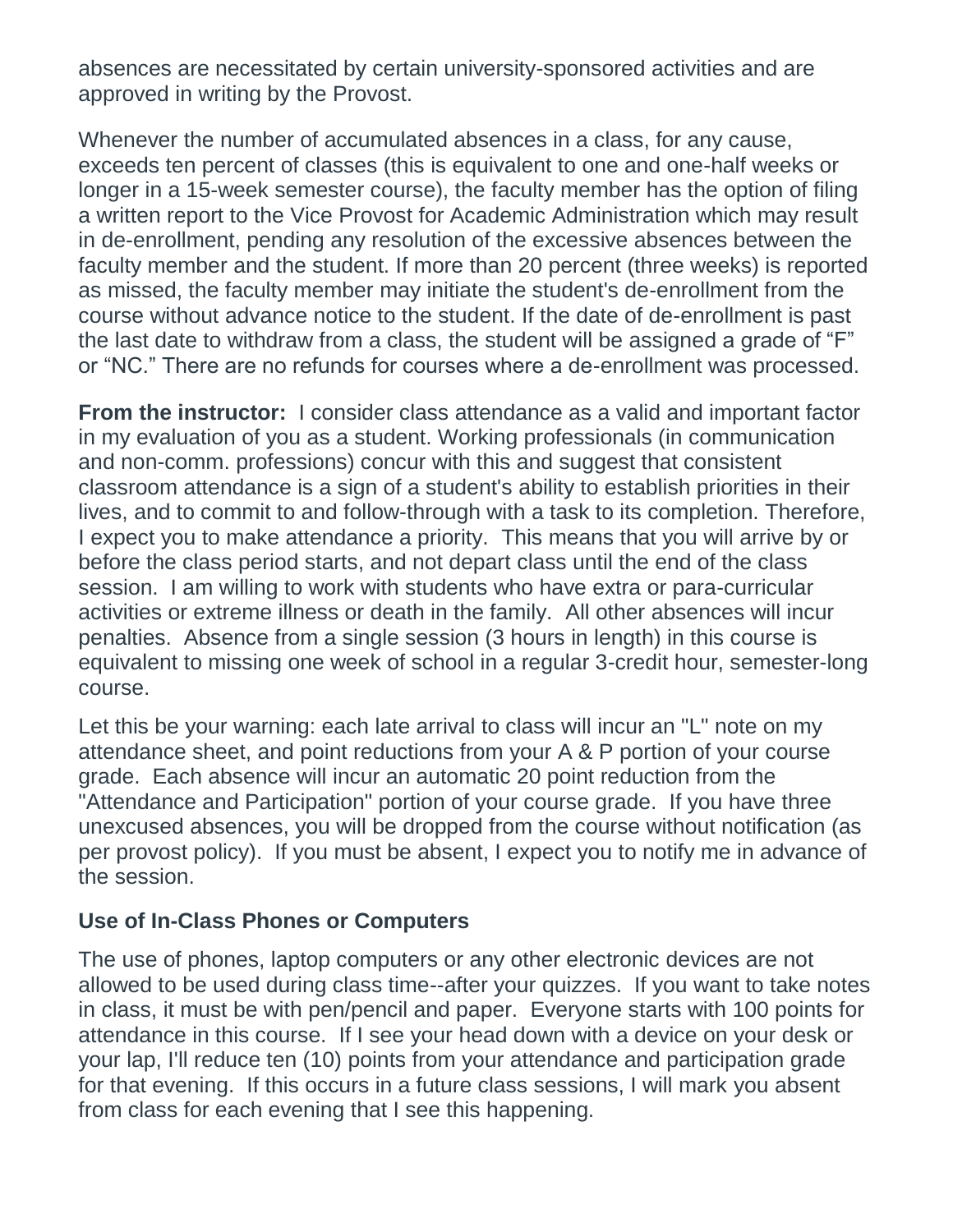Thanks--in advance--for cutting the umbilical from these devices during class time. Given that I've just adopted smart phones within the past two years, I understand the attraction. But I've determined that **I** will master it AND **it** will not master me!! :-) I assume that you know what I mean on this.

## **If you must miss a class session, you must do the following:**

1. Check out and screen the film(s) that you missed in class -- they are available for check out in the library.

2. Write a 3-page, typed, double-spaced essay on what you learned from the film(s)--based on assigned chapter reading. If no chapter reading was assigned, the essay can reveal other things that you learned -- perhaps based on past chapters. You must submit a report for every full film (scanned or screened) in the class session that you missed; and

3. You must submit your report by/before the following class session that you missed.

## **Punctual Arrival and Returns to Class**

As stated earlier, I expect you to arrive on-time for the beginning of all class sessions, and also to arrive on time back to class after our short bathroom breaks. Although I take roll at the beginning of class, I also monitor attendance throughout the evening during film screenings--all the way to the end of class. If I notice that you left the class session during a screening (for other than a bathroom emergency) and do not return to class within a bathroom break timeframe (eg. 5 minutes or so), I will note this and count you as absent for the entire evening session.

## **This is not Nap Time!**

Finally, although the room is dark during screenings, this is not nap time. If I see a student's head on their arms on the table (or leaning against a wall), I'll assume that you're taking a nap and, therefore, are psychologically and intellectually disengaged and "absent" from the class session. Therefore, you'll be counted absent...just so you know. So, DRINK COFFEE, TEA, EAT LOTS OF CHOCOLATE...whatever it takes to stay awake!

P.S. all chocolate must be shared with the instructor ;-)

# Film Analysis Paper

(260 points--26% course grade)

## **Description:**

Your task for this assignment is to compose a critical analysis of a film of your choice. It can be a film that we have screened in the course this semester, or a favorite that you've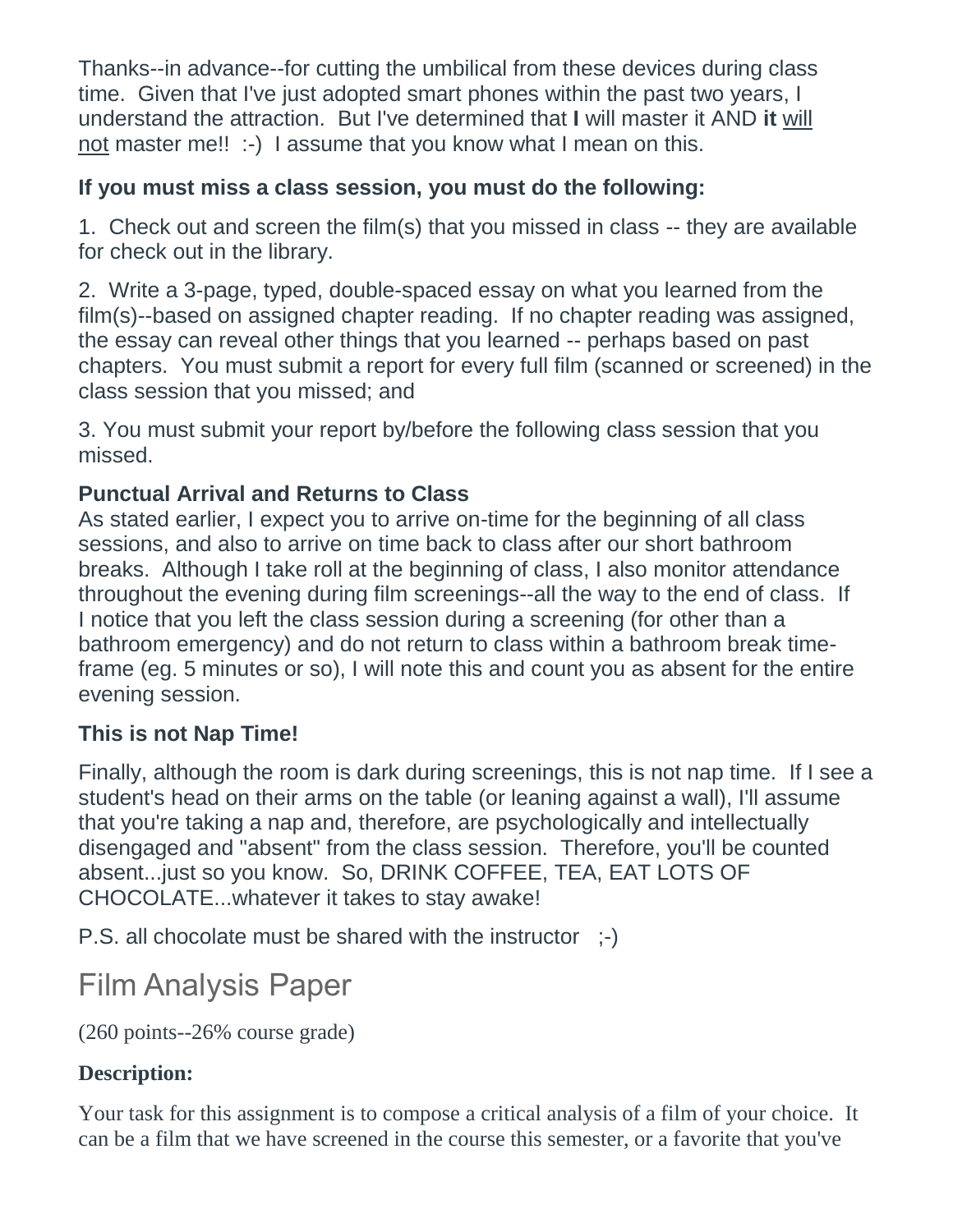seen elsewhere. This analysis can employ the use of one-two of the following theories: realist, auteur, thematic, psychoanalytic, genre, ideological, feminist, and/or cultural criticism, and must include a complete theological analysis as well--based on the areas of theological analysis that are explained and discussed on our *Discussions* postings from the *Reel Spirituality...* readings. This includes the ideas of transcendence A and/or B, and the "theological partner" relevant to your film.

You should use appropriate chapters in *Movies and Meaning...* and *Reel Spirituality* as your basis for thinking and your approach in writing this paper. The paper should be a total of six (6) to seven (7) pages in length. Your paper must include a title page & bibliography, typed, double-spaced, and stapled. Please provide appropriate source attribution for using other writer's quotes and ideas, etc. from other sources that you include in your paper, and include a bibliography at the end.

NOTE: this paper must be, primarily, YOUR thoughts and insights and NOT, primarily, others' thoughts and insights copied and pasted or summarized into your essay. Be sure to review the university policy on "Cheating and Dishonesty" before you write this paper.

### **Grading Criteria:**

Content & analysis (70%):

Evidence of comprehension and analysis skills in film criticism. This includes the type of criticism you're applying in your paper (genre, auteur, cultural, or thematic, etc.--discussed in both texts), along with concepts of "transcendence," "...movie itself" vs. "theological partner," etc. (in Reel...).

### Form (30%):

This includes spelling, grammar, syntax, punctuation, and other technical writing factors.

# "Reel Spirituality" Online Discussions

Your task for this assignment is to engage in five (5) postings during the second half of the course. The postings will be a combination of revealing your understanding of the readings, along with discussions of topics and issues raised in the assigned readings and posting topics. The postings will occur on the course website's *Discussions* section. The discussion will be based on readings in *Reel Spirituality*.

Your postings will consist of an individual essay/response to a question(s) posed by the instructor, then responses to one/several of your peer's postings (as directed).

The purpose of this discussion will be to deepen your understanding of narrative and documentary film, and the relevance of theology/Christian faith to film content. These discussions will also help you to clarify the different theological perspectives on this medium and its content. These assignments will also enrich your understanding of this subject--in preparation for writing your "Film Criticism" paper.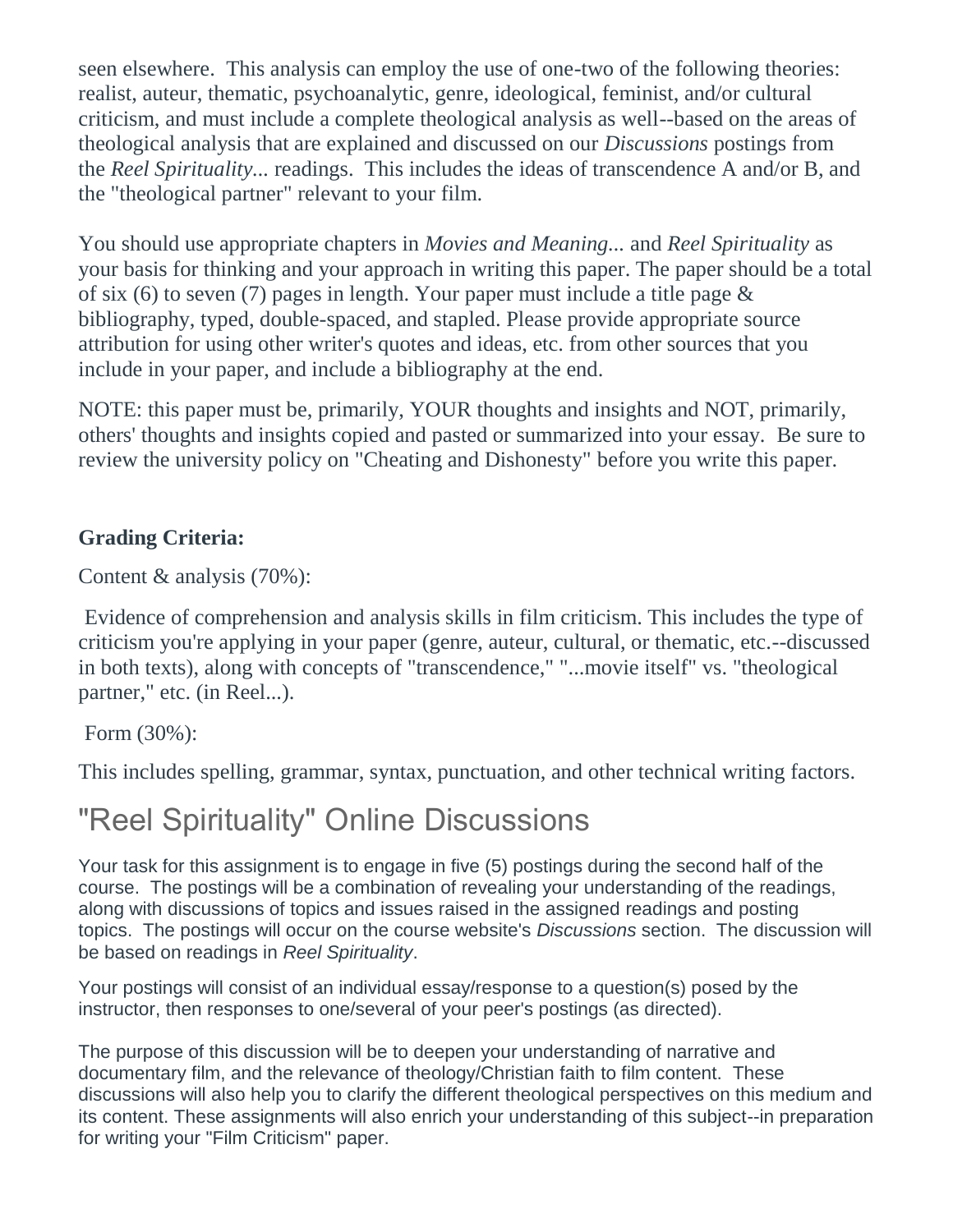# Film Reflections

## **Introduction**

This course covers a lot of territory about films. And most of the course time is learning about these territories through screening films that display and reveal all of these different eras and factors relevant to film as both art form and cultural phenomenon. Since film screening takes up most of our class time, it's imperative that we provide you with a "space" and time that allows you to reflect and comment on what you're observing and learning about each session. *Film Reflections* provides a venue for expressing your thoughts, insights, and learning beyond the classroom screening and post-film screening discussion experiences. The purpose is to expand our very limited in-class post-screening discussions of chapter readings and films beyond the classroom. This is your chance to express what couldn't be expressed in class--due to time constraints, after-thoughts, etc.

### **Focus on One or Two Areas**

Most of the students taking this course are media communication majors or cinema studies minor students who are especially interested in the aesthetic dimensions of film production. Many of you are preparing to work in film and/or television, and would benefit from an opportunity to practice your observational and analytical skills in one (or more) of the different production jobs/roles. These include directing, acting, director of photography (camera and lighting), production design, and editing. Since each of you have a varied level of knowledge, understanding, and skill in these areas, I've provided some links that deal with basic to advanced information for each of these areas...and I'm sure that there are many more out there....and do, please, let me know if and where you find others that might help make this more rich and complete. I suggest that you select one (1) or two of these areas (based on your academic and professional interests), and check out the websites below...then...focus your attention on this/these areas throughout the semester as you screen the films.

## **Post Lengths**

Five (5) five-sentence (or so) well-written paragraphs--one (1) point per paragraph.

### **Some Cool Websites**

So, here are the websites that will complement and supplement your foundation for your thinking and postings this semester! Happy reading, screening, etc.! Dr. H

### **Some General Websites:**

**[The Grammar of Film](http://olympia.osd.wednet.edu/media/olympia/activities/drama_club/film_grammar.pdf)** (Links to an external site.)